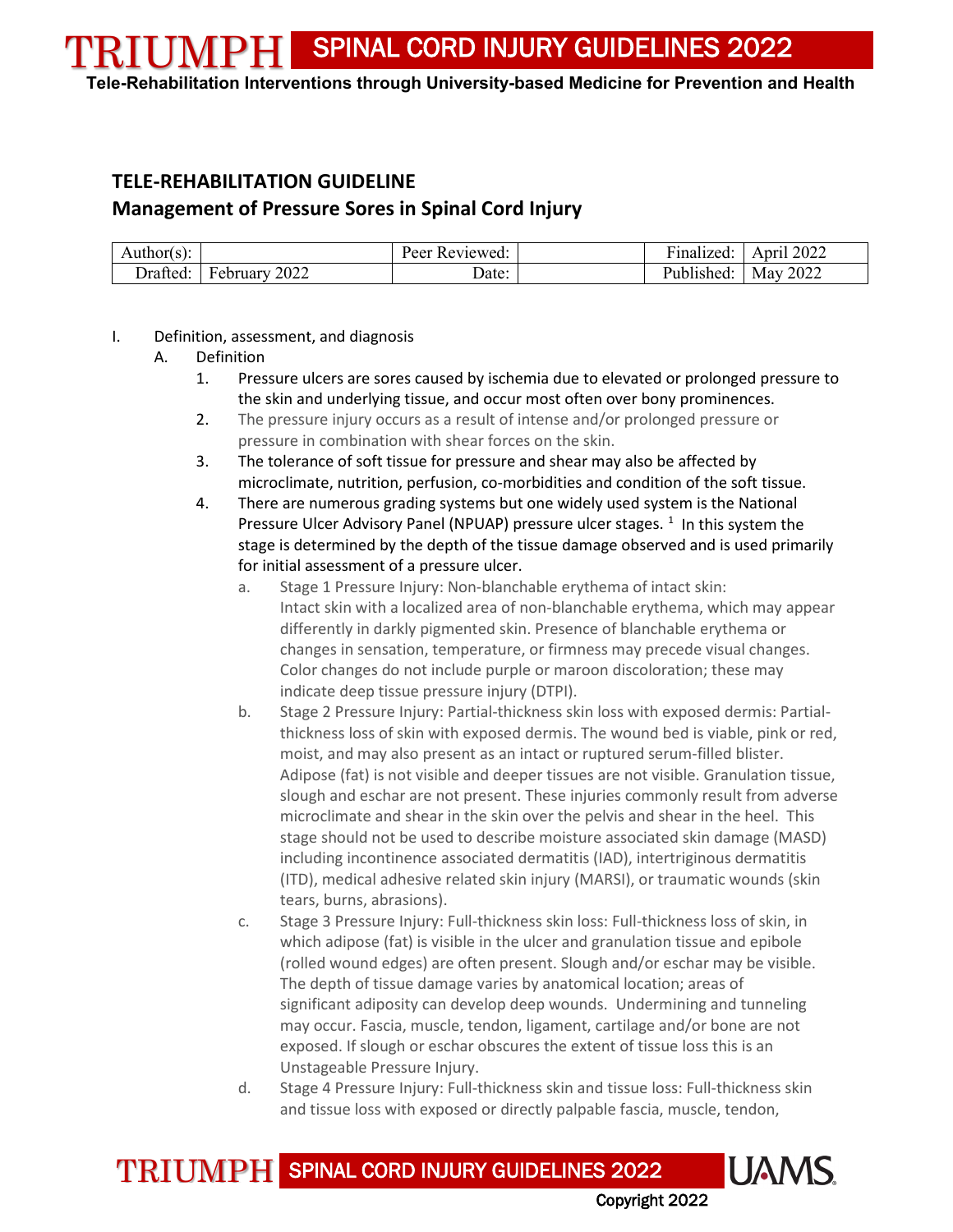TRIUMPH **Tele-Rehabilitation Interventions through University-based Medicine for Prevention and Health**

> ligament, cartilage or bone in the ulcer. Slough and/or eschar may be visible. Epibole (rolled edges), undermining and/or tunneling often occur. Depth varies by anatomical location. If slough or eschar obscures the extent of tissue loss this is an Unstageable Pressure Injury.

- e. Unstageable Pressure Injury: Obscured full-thickness skin and tissue loss: Fullthickness skin and tissue loss in which the extent of tissue damage within the ulcer cannot be confirmed because it is obscured by slough or eschar. If slough or eschar is removed, a Stage 3 or Stage 4 pressure injury will be revealed. Stable eschar (i.e. dry, adherent, intact without erythema or fluctuance) on the heel or ischemic limb should not be softened or removed.
- f. Deep Tissue Pressure Injury (DTPI): Persistent non-blanchable deep red, maroon or purple discoloration: Intact or non-intact skin with localized area of persistent non-blanchable deep red, maroon, purple discoloration or epidermal separation revealing a dark wound bed or blood filled blister. Pain and temperature change often precede skin color changes. Discoloration may appear differently in darkly pigmented skin. This injury results from intense and/or prolonged pressure and shear forces at the bone-muscle interface. The wound may evolve rapidly to reveal the actual extent of tissue injury, or may resolve without tissue loss. If necrotic tissue, subcutaneous tissue, granulation tissue, fascia, muscle or other underlying structures are visible, this indicates a full thickness pressure injury (Unstageable, Stage 3 or Stage 4). Do not use DTPI to describe vascular, traumatic, neuropathic, or dermatologic conditions.

#### B. Assessment

- 1. Assessment of individual with a pressure ulcer
	- a. Complete history
	- b. Physical examination and laboratory tests
	- c. Psychological health, behavior, cognitive status, and social and financial resources
	- d. Availability and use of personal care assistance
	- e. Positioning, posture and related equipment
- 2. A 26-item questionnaire measuring concordance for performing pressure-relief for pressure ulcer prevention in people with Spinal Cord Injury was developed by a SCI group in London, UK. $<sup>2</sup>$  $<sup>2</sup>$  $<sup>2</sup>$  The Tool demonstrated good reliability and validity. This initial evaluation</sup> confirmed the value of the new tool as a novel method for assessing concordance attitude that SCI individuals commonly hold about their pressure-relieving activity to prevent pressure sores.
	- 3. Assessment of the pressure ulcer
		- a. Anatomical location
		- b. Size (length, width, depth and wound area)
		- c. Stage
		- d. Exudate/odor
		- e. Necrosis
		- f. Undermining
		- g. Sinus tracts
		- h. Infection

TRIUMPH SPINAL CORD INJURY GUIDELINES 2022

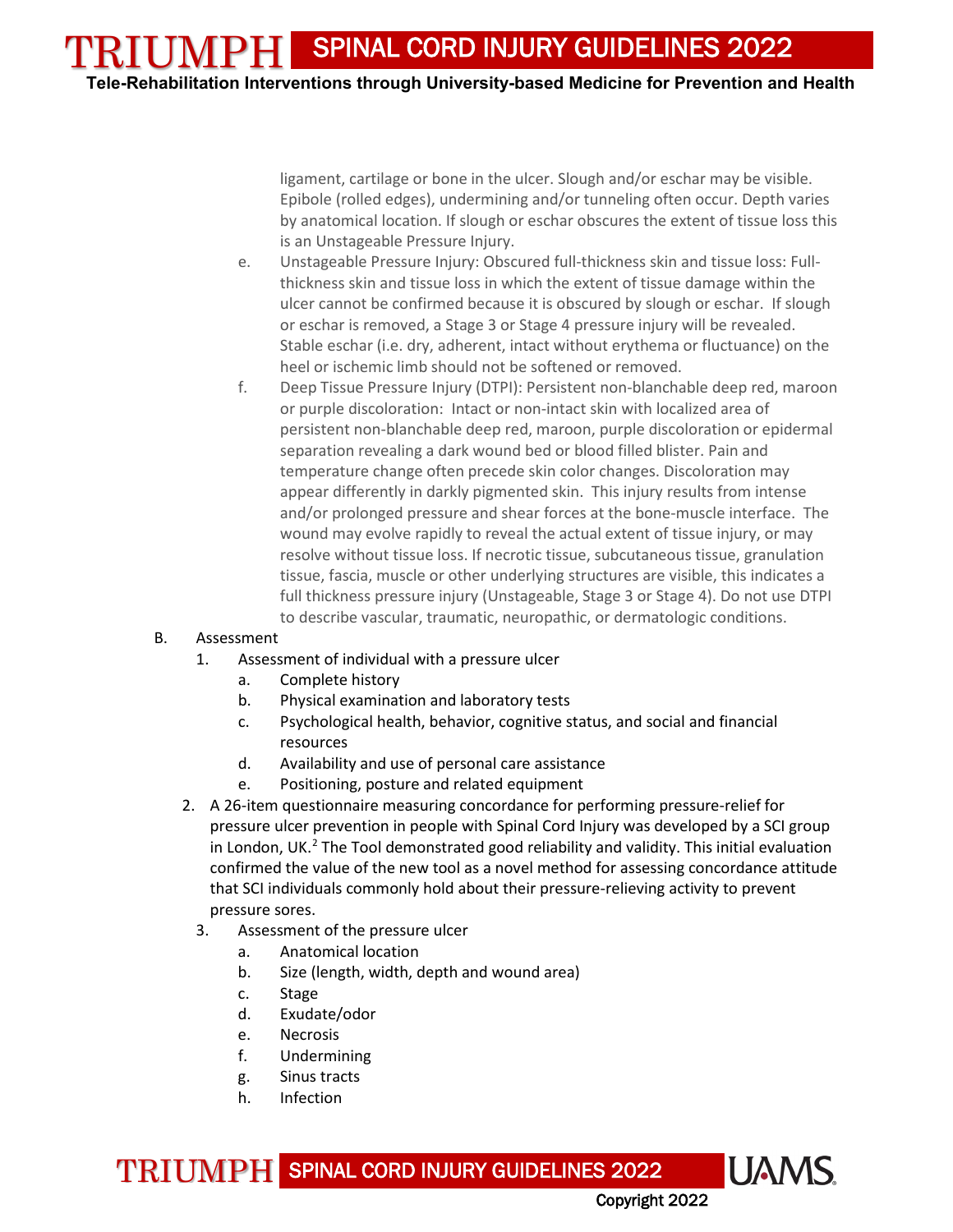**Tele-Rehabilitation Interventions through University-based Medicine for Prevention and Health**

- i. Healing (granulation and epithelialization)
- j. Wound margins/surrounding tissue
- II. Management and treatment recommendations
	- A. Normal physiological wound healing is a complex, dynamic process which can be divided into four main phases: hemostasis, inflammation, proliferation, and tissue remodeling.<sup>[3](#page-9-2)[4](#page-9-3)[5](#page-9-4)</sup>
		- 1. Immediately following injury, the healing response begins with the activation of the coagulation cascade and the creation of a blood clot. Various chemotactic factors, including platelet-derived growth factor (PDGF), stimulate the migration of blood neutrophils and monocytes, helping to initiate the second phase of healing, the inflammatory response.<sup>[6](#page-9-5)</sup>
		- 2. Inflammation is responsible for containing, neutralizing, diluting, or walling off the injurious agent or process. Acute inflammation lasts only minutes to days depending on the extent of injury as leukocytes, predominately neutrophils, invade the wound and clear it of debris. As the neutrophils diminish, the wound moves to the chronic inflammation phase with increased activity of macrophages and lymphocytes. This debrides the wound and promotes wound healing. Interleukins and tumor necrosis factor (TNF) concurrently promote angiogenesis and stimulate fibroblasts activity, leading to the wound transitioning to the proliferative phase.<sup>[7](#page-9-6)</sup>
		- 3. Granulation tissue formed during the proliferative phase of healing provides a temporary weak tissue layer in the wound. New blood vessels are produced by budding or sprouting from pre-existing vessels in a process known as neovascularization or angiogenesis. Angiogenesis is essential for granulation tissue formation and improves the overall tissue perfusion (30).
		- 4. Re-epithelialization: Migration and proliferation of keratinocytes from the wound edges leads to the formation of a thin epithelial layer over the developing granulation tissue is an important healing step in the proliferation phase of wound healing. Wounds left uncovered and open to the air develop a layer of eschar, or scab, over the granulation tissue. Although this layer of dried wound exudate and dead cells protects the wound from environmental contamination, it also prevents keratinocyte migration so that reepithelialization cannot occur. Re-epithelialization may thus be accelerated by preserving an optimally moist environment.
		- 5. Collagen repair starts in the proliferative phase and extends into the final remodeling phase. Remodeling of the extracellular matrix (ECM), a combination of extracellular macromolecules and minerals, such as glycoproteins, collagen, enzymes and hydroxyapatite that provides structure and support to surrounding cells, occurs as granulation tissue is reduced via apoptosis.  $8$  Collagen is constantly being synthesized and degraded in order to gain strength through the reorientation of collagen fibers, as wound tissue approaches full strength. Collagen deposition in normal wound healing reaches a maximum by 21 days after the wound is created; however, it may take up to 2 years or more for a scar to completely form. If the remodeling process is disrupted, the equilibrium between ECM deposition and degradation is lost, leading to the development of fibrosis and excessive scarring. [9](#page-9-8) Scar tissue contains fewer cells than normal skin and never achieves the same tensile strength as the original skin it has replaced. [10](#page-9-9)

TRIUMPH SPINAL CORD INJURY GUIDELINES 2022

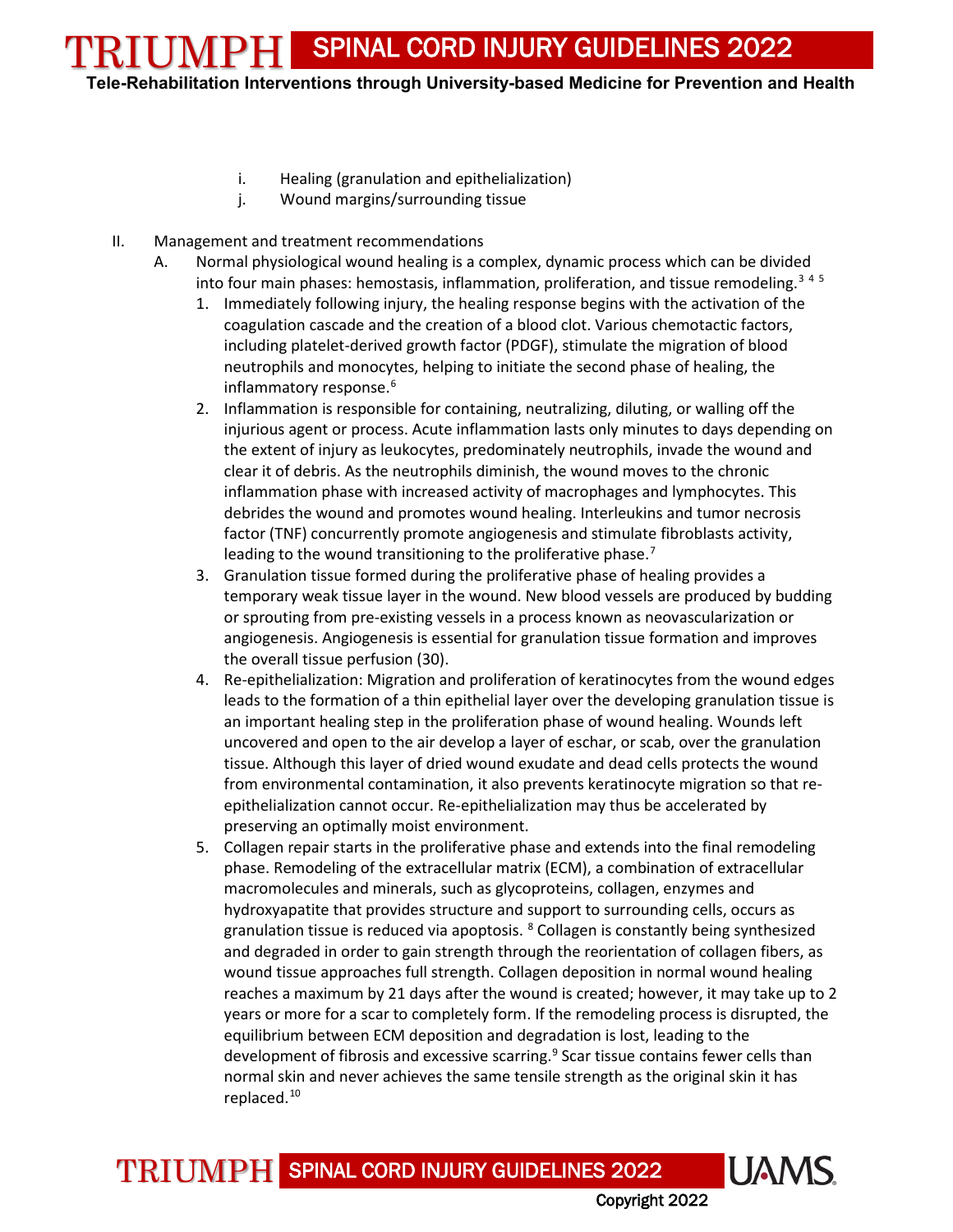TRIUMPH **Tele-Rehabilitation Interventions through University-based Medicine for Prevention and Health**

- B. Nonsurgical
	- 1. Cleansing
		- a. Use minimal mechanical force when cleansing with gauze.
		- b. Use enough irrigation pressure to enhance cleansing without causing trauma to viable tissue. Wound irrigation at a pressure of 4 to 15 psi (pounds per square inch) is recommended. $11$
		- c. Use normal saline/wound cleansers.
		- d. Avoid long-term use of antiseptics as it delays healing due to cytotoxic properties.
		- e. Use hydrotherapy for management of large pressure sores with significant exudate or necrotic tissue with a pulse lavage system. Whirlpool therapy has fallen out of favor due to cross-contamination, size of equipment, and necessity of extensive clean up after each use.
		- g. Debride devitalized tissue or eschar from pressure ulcers is a well-accepted practice to decrease bacterial count and promote healing.<sup>[12](#page-9-11)</sup> However, Stable eschar (i.e. dry, adherent, intact without erythema or fluctuance) on the heel or ischemic limb should not be softened or removed due the risk of exposing bone on the heel and non-healing in and ischemic limb.
	- 2. Dressings
		- a. Ensure that ulcer bed is moist and surrounding intact skin is dry to enhance healing.
		- b. Schedule dressing changes to avoid bacterial over-growth.
		- c. Use a dressing that will control exudate but not desiccate ulcer bed or macerate surrounding tissue that would slow healing.
		- d. Loosely fill pressure ulcer cavities with dressing material to avoid dead space; avoid over-packing to ensure good blood flow to healing sore.
		- e. Monitor all dressing placements to ensure they stay in place and stay clean, dry and intact.
		- f. Perform dressing changes on schedule based on individual, ulcer and condition of dressing.
		- g. Consult dressing manufacturer for general information.
	- 3. Electrical stimulation combined with standard wound interventions for the treatment of severe (Grade III or IV) pressure ulcers can be helpful if standard care alone is not being successful. The mechanisms by which ES promotes wound healing are not fully understood, leading to a need to optimize delivery of treatment.<sup>13</sup>The addition of ES was recommended by the AHCPR (Agency for Health Care Policy and Research) Clinical Practice Guidelines in 1994. Three separate meta-analyses <sup>[14](#page-10-1)[15](#page-10-2) [16](#page-10-3)</sup>have attempted to consolidate the many varying clinical reports on the success of this technique. A recent study using anodal and cathodal ES administered 50 minutes a day, 5 times a week, showed that ES as a treatment strategy was feasible in a clinical practice to improve peri-wound skin blood flow and promote healing of Stage 2 to Stage 4 pressure sores in patients with neurological injuries.<sup>[17](#page-10-4)</sup> A Canadian review of its benefit noted that it was safe, had low quality evidence of benefit and would increase cost to health care system.<sup>18</sup>

TRIUMPH SPINAL CORD INJURY GUIDELINES 2022

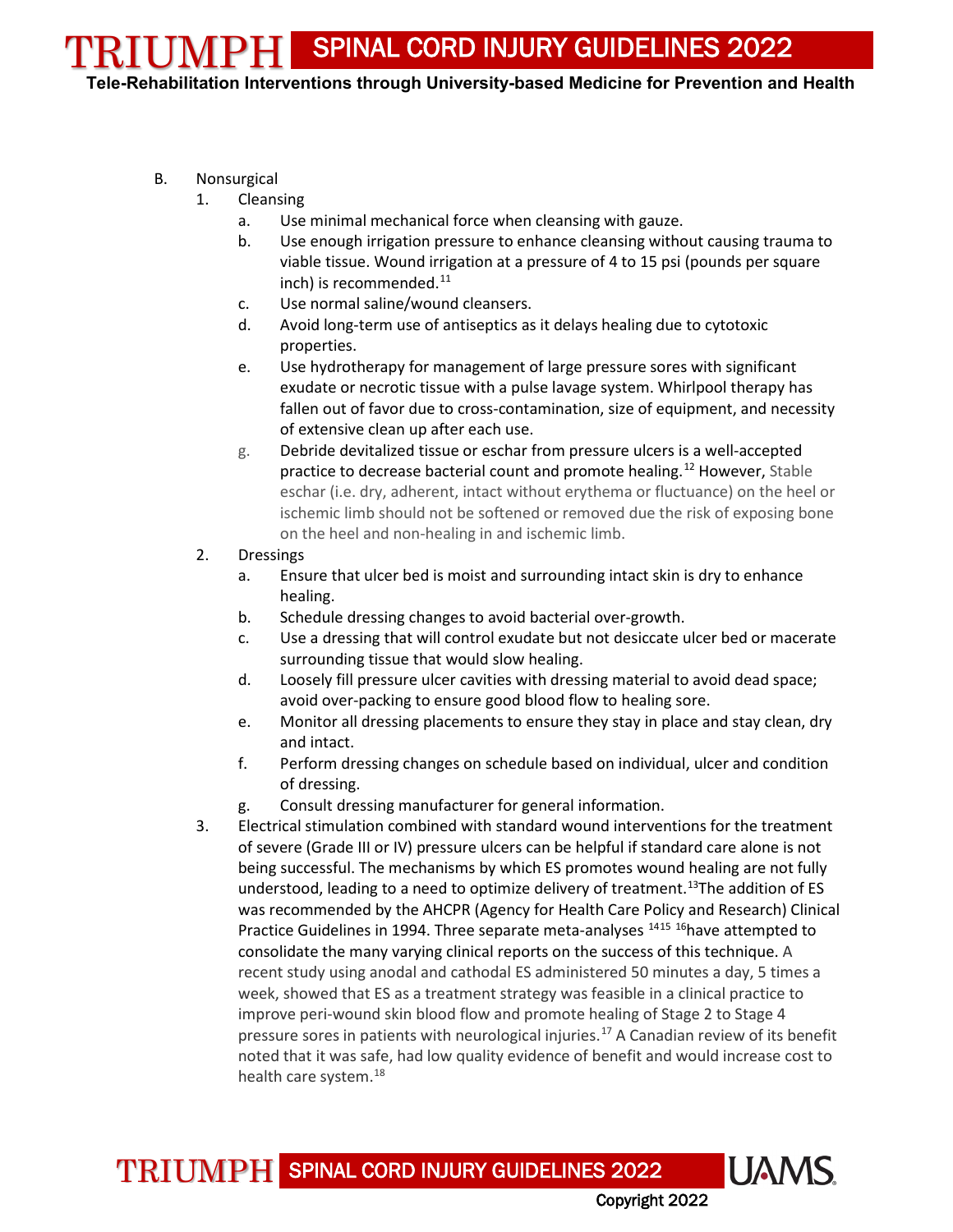**Tele-Rehabilitation Interventions through University-based Medicine for Prevention and Health**

- 4. Negative pressure wound therapy (NPWT) is based on the theory that the negative pressure facilitates drainage of wound exudates and enhances wound healing through a number of mechanisms.<sup>[19](#page-10-6) [20](#page-10-7)</sup>
	- a. NPWT is proposed to decrease the bacterial load and edema while concurrently promoting an improved local circulation and increasing granulation.
	- b. NPWT devices consist of a suction pump with foam and occlusive dressing to create negative pressure on the wound being treated. Despite the lack of official guidelines on the use of NPWT, it has been widely used in clinical practice and there have been consensus reports. <sup>21</sup>.<sup>[22](#page-10-9)</sup>
	- c. NPWT is indicated when the following clinical criteria are met: Anatomical surfaces that allow a tight seal; Adequately prepared wounds, for example, debrided, free of eschar, and necrotic materials; adequate blood supply to the wound; excessive wound drainage cannot be managed with routine dressings; patient compliance with the device.
	- d. Effective NPWT will produce a response within 2 to 4 weeks. Discontinuation is recommended if there is less than 30% wound size reduction after 4 weeks.
	- e. Despite its popularity, there has been a struggle to provide scientific evidence to support the use of NPWT for wound healing. A consensus review in 2011 showed evidence base is strongest for the use of NPWT in nonischaemic diabetic foot ulcers, followed by pressure sores and weakest in venous leg ulcers. [23](#page-10-10)
- 6. Therapeutic ultrasound is a deep heating modality that is commonly used for pressure ulcer healing. Its deep heating property is theorized to improve the vascularity of the wound tissues, thus improving healing. However, there is only limited evidence from clinical trials<sup>24</sup>.
- 7. Electromagnetic Therapy has been shown to increase the blood flow, collagen formation, and also granulocyte infiltration in both in vitro and animal models to induce healing, however, clinical trial evidence is again lacking.<sup>3</sup>
- 8. Hyperbaric oxygen therapy (HBOT) is not well studied as a treatment option for pressure sores. In a 2015 Cochrane review there was a short term but not a long term benefit in the treatment of diabetic foot ulcer, but the authors noted various flaws in design and/or reporting that decreased confidence in the results. The felt that more and better designed trials were needed to properly evaluate HBOT in people with chronic wounds. The review article did not find any studies that treated pressure sores with HBOT.<sup>[25](#page-10-12)</sup> In another review by the British medical journal no studies were found that addressed HBOT and pressure sores.<sup>[26](#page-10-13)</sup>
- 5. Reassessment
	- a. Monitor on a scheduled basis, document changes, and modify treatment if no healing over a 2-4 week period.
	- b. Document status of sore and any changes to pressure ulcer management at least once weekly.
	- c. Review individual risk factors.
		- 1) Impaired mobility is commonly due to paralysis or other concurrent medical conditions, leading to an increased risk of pressure ulcer development, especially in the hospital setting,

Copyright 2022

**UAMS** 

TRIUMPH SPINAL CORD INJURY GUIDELINES 2022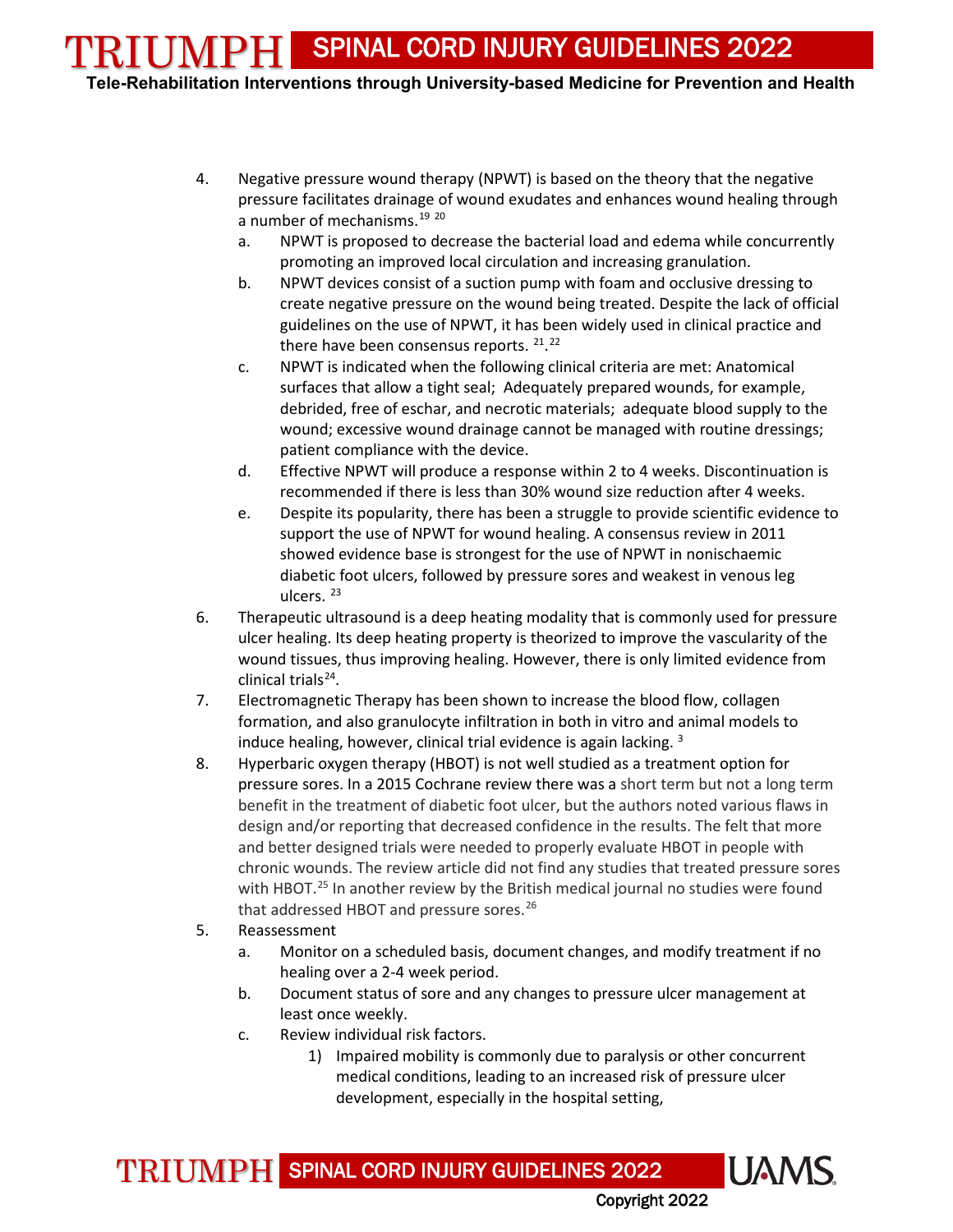**Tele-Rehabilitation Interventions through University-based Medicine for Prevention and Health**

- 2) Nutritional status can be measured by various means: food intake, body weight, body mass index (BMI), serum total protein, albumin, and serum prealbumin. Serum albumin level less than 3.5 mg/dL has also been associated with pressure ulcer development <sup>[27](#page-10-14)</sup> Serum prealbumin has a shorter half-life than serum albumin, and therefore, is a more sensitive indicator for measuring nutritional status.
- 3) Anemia has been identified as a risk factor in both the general<sup>28</sup> and the spinal cord literature<sup>[29](#page-10-16)</sup> <sup>30</sup>Hemoglobin level below 12.0 to 14.0 g/dL has been associated with the development of pressure ulcers.<sup>[31](#page-10-18)</sup>
- 4) The local environment at the skin-support interface, termed the microenvironment, has a localized effect on the risk to pressure ulcer development. This umbrella term covers several factors including temperature, moisture, and acidity.
- 5) Skin temperature provides an indicator of tissue perfusion. It has been found that immobile patients do not recover preloading skin temperatures after a period of prolonged loading. <sup>[32](#page-10-19)</sup>However, elevated body temperatures will raise metabolic activity increasing the need for cellular oxygen. Animal studies have found that deep tissue damage occurs at 10° above room temperature whereas even higher temperatures caused both cutaneous and subdermal damage. $33$  In some patient populations, such as those with SCI, dysfunctional temperature regulation may produce abnormal variations in microrenvironmental temperature.
- 6) Moisture from sweat or incontinence will both super-hydrate the epidermis and alter the acidity. Skin maceration will both soften the stratum corneum and increase the friction coefficient of the epidermis, which promotes adhesion of the skin to the support surface and increases shear, easy sloughing, and ulceration. The net effect is rapid destruction of the epidermis and reduced antibacterial properties. [34](#page-11-0)
- d. Evaluate healing process with instrument or other measurement standards.
- C. Surgical referral is recommended for patients with complex, deep, stage III with undermining tracks or stage IV pressure ulcers that do not respond to standard wound care techniques.
	- 1. Preoperative care
		- a. Local wound infection
		- b. Nutritional status
		- c. Bowel regulation
		- d. Severe spasms/contractures
		- e. Comorbid conditions
		- f. Previous ulcer surgery
		- g. Smoking cessation
		- h. Osteomyelitis management
		- i. Urinary tract infection (UTI) treatment
		- j. Heterotopic ossification assessment
		- k. Anemia management

TRIUMPH SPINAL CORD INJURY GUIDELINES 2022

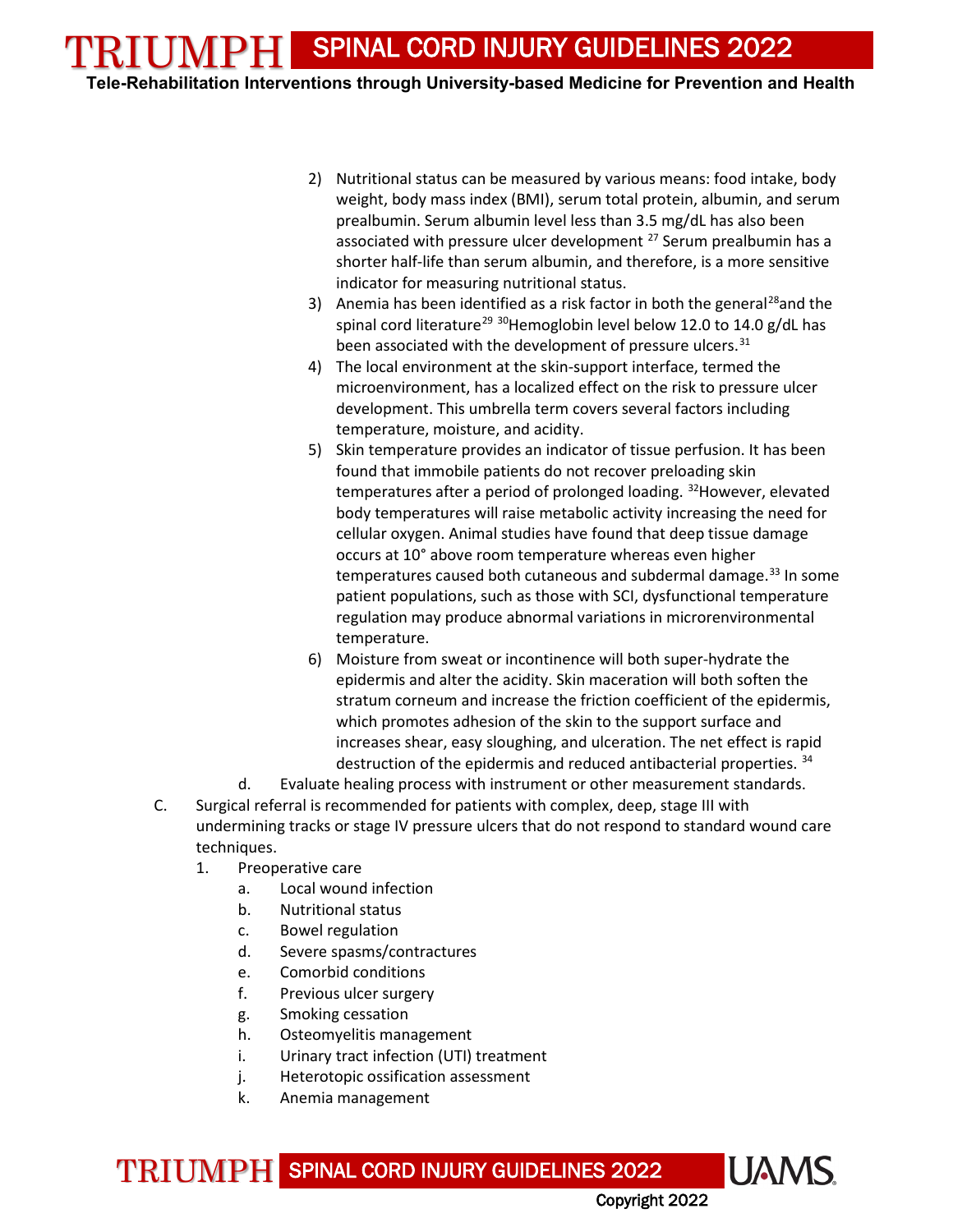TRIUMPH **Tele-Rehabilitation Interventions through University-based Medicine for Prevention and Health**

- 2. Postoperative care
	- a. Positioning
	- b. Air-fluidized bed
	- c. Sitting protocol after bed rest
	- d. Unloading of surgical area for 4-8 weeks
	- e. Patient education to prevent recurrence of pressure ulcer
- D. Complications of pressure ulcers
	- 1. Non-surgical
		- a. Tissue/bone infection
			- 1) Identify presence of bone tissue in ulcers not responding to treatment.
			- 2) Obtain a tissue/bone biopsy for culture if necessary.
		- b. Immobility caused by bedrest and pressure ulcer management. Address:
			- 1) Nutritional deficiencies
			- 2) Dehydration
			- 3) Decreased range of movement (ROM)
			- 4) Deconditioning
		- c. Manage hyper-granulation tissue that can impede healing by decreasing the amount of granulation with silver nitrate sticks or sharp debridement techniques.
		- d. Psychosocial impacts of pressure ulcers and associated immobility. The patient may need the following:
			- 1) Vocational rehab
			- 2) Peer counseling/support groups
			- 3) Psychotherapy/family therapy
	- 2. Surgical
		- a. Infectious disease complications of surgical intervention
		- b. Wound dehiscence and/or wound separation after surgical closure
		- c. Risk of delayed infection and abscess development
		- d. Development of hematoma or seroma post-surgical
- III. Risk factors, prevalence, prevention and nutrition
	- A. Risk Factors: Assess and document risk in admission and reassess on routine basis; assess demographic, physical/medical and psychosocial risk factors associated with prevention.
	- B. Prevalence:
		- 1. In a Cochrane review prevalence was reported as 30-60% in spinal cord injury.<sup>[35](#page-11-1)</sup>
		- 2. In a multi-centered cohort study by the SCI model systems<sup>[36](#page-11-2)</sup>, they followed  $3361$ people with traumatic SCI injured between 1986 and 1995 on a yearly basis through 2002. Prevalence in the first 10 years ranged from 11.5% in year one to 14.1% in year ten, but by year 15 the prevalence wat 21.0%. They founds a significant trend toward increasing pressure ulcer prevalence in the recent years (1994–2002 vs 1984–1993: odds ratio=1.4; 95% confidence interval, 1.2–1.6) not explained by aging, years since injury, or demographic and clinical factors.
		- 3. The risk of pressure ulcers appeared to be steady during the first 10 years and increased 15 years post-injury. Pressure ulcers were more common among the elderly, men, African Americans, singles, subjects with education less than high school, unemployed, subjects with complete injury, and subjects with history of pressure ulcers, re-

TRIUMPH SPINAL CORD INJURY GUIDELINES 2022

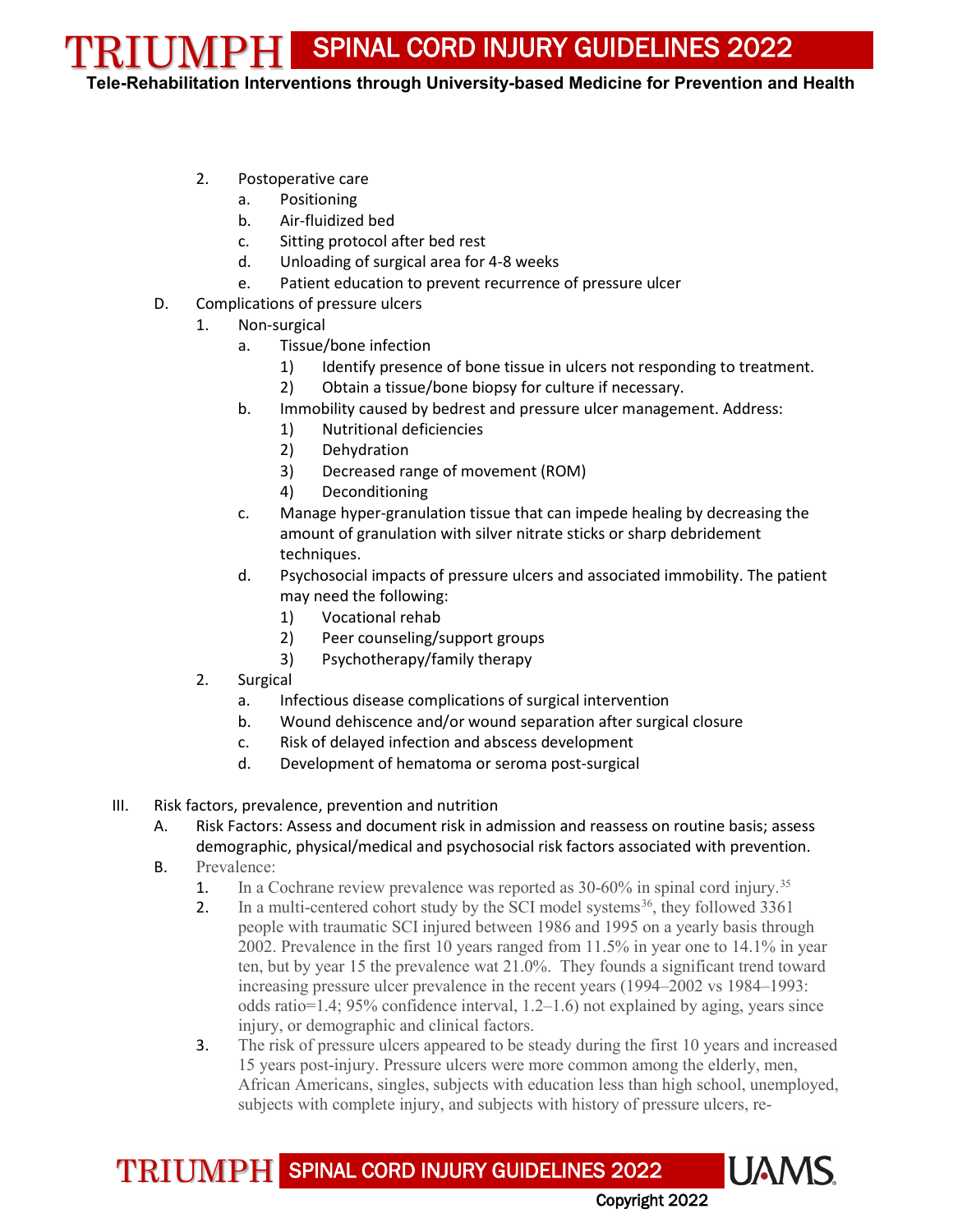TRIUMPH **Tele-Rehabilitation Interventions through University-based Medicine for Prevention and Health**

> hospitalization, nursing home stay, and other medical conditions. Injury cause and level had no significant effect.

- C. Prevention
	- 1. Avoid prolonged immobilization.
	- 2. Assist with pressure relief.
	- 3. Use intraoperative pressure reduction strategies.
	- 4. Avoid improper seating position in wheelchair or use of improper wheelchair cushion.
	- 5. Conduct daily visual and tactile inspections of skin especially at the ischium, sacrum/coccyx, trochanters and heels.
	- 6. Avoid wheelchair breakdown and ensure good maintenance of the wheelchair. In a sample of wheelchair users with SCI, wheelchair breakdowns that led to injury, being stranded, or an inability to attend medical appointments, school, or work were associated with worse pain and self-perceived health, and greater odds of re-hospitalization and pressure injury development.<sup>[37](#page-11-3)</sup>
	- 7. Turn and repositioning in the bed every 2 hours is the standard of care, avoiding stretching/folding of soft tissues and prevent shearing of skin with reposition; avoid side-lying at 90 degrees and a 30 degree side-lying on trochanter is preferred. However, in one review study<sup>[38](#page-11-4)</sup> it was noted that a 4-hour turning schedule combined with use of a pressure reducing mattress was associated with the lowest risk of pressure ulcer occurrence across groups; however, controlling for confounders was not adequate to disentangle advantages of a specific turn schedule versus mattress type.
	- 8. Environmental support: pressure reducing support surfaces, prevent moisture accumulation on or around the skin, avoid temperature elevation of the skin, use pillows or cushions for unloading bony prominences (do not use donut-type devices as they will surround the sore and cut off blood supply to the area in the middle of the donut); use supportive surfaces for the bed or the wheelchair to improve positioning.
	- 9. As well as an appropriate wheelchair, an effective cushion is essential to provide a seating system that will minimize the risk for pressure ulcer development. There are a wide and continuously increasing range of pressure relief cushions available. The main classes of pressure relief cushions foam, viscoelastic gel, or flotation with air. Some cushions will combine two or more classes of material in order to achieve improved pressure relief properties, in combination with postural stability. USA TechGuide is an online resource maintained by the United Spinal Association that provides complete and constantly updated reviews of currently available pressure relief cushions. <sup>[39](#page-11-5)</sup>Donut-rings should not be used as pressure relief cushions because, although pressure is relieved at the center of the ring, pressure distribution around the perimeter leads to high regional pressures and blood flow occlusion, thus slowing the healing process.
	- 10. Static support mattresses are appropriate for patients without a pressure ulcer or who can be positioned so that no load is applied to the pressure ulcer at any time. Dynamic mattresses include low air loss mattresses and air-fluidized beds, and are frequently only used for patients with existing pressure ulcers, due primarily to high usage costs. However, all immobile patients are at an increased risk of pressure ulcer development and the recommended 2-hourly turning schedule for pressure relief sometimes poses

TRIUMPH SPINAL CORD INJURY GUIDELINES 2022

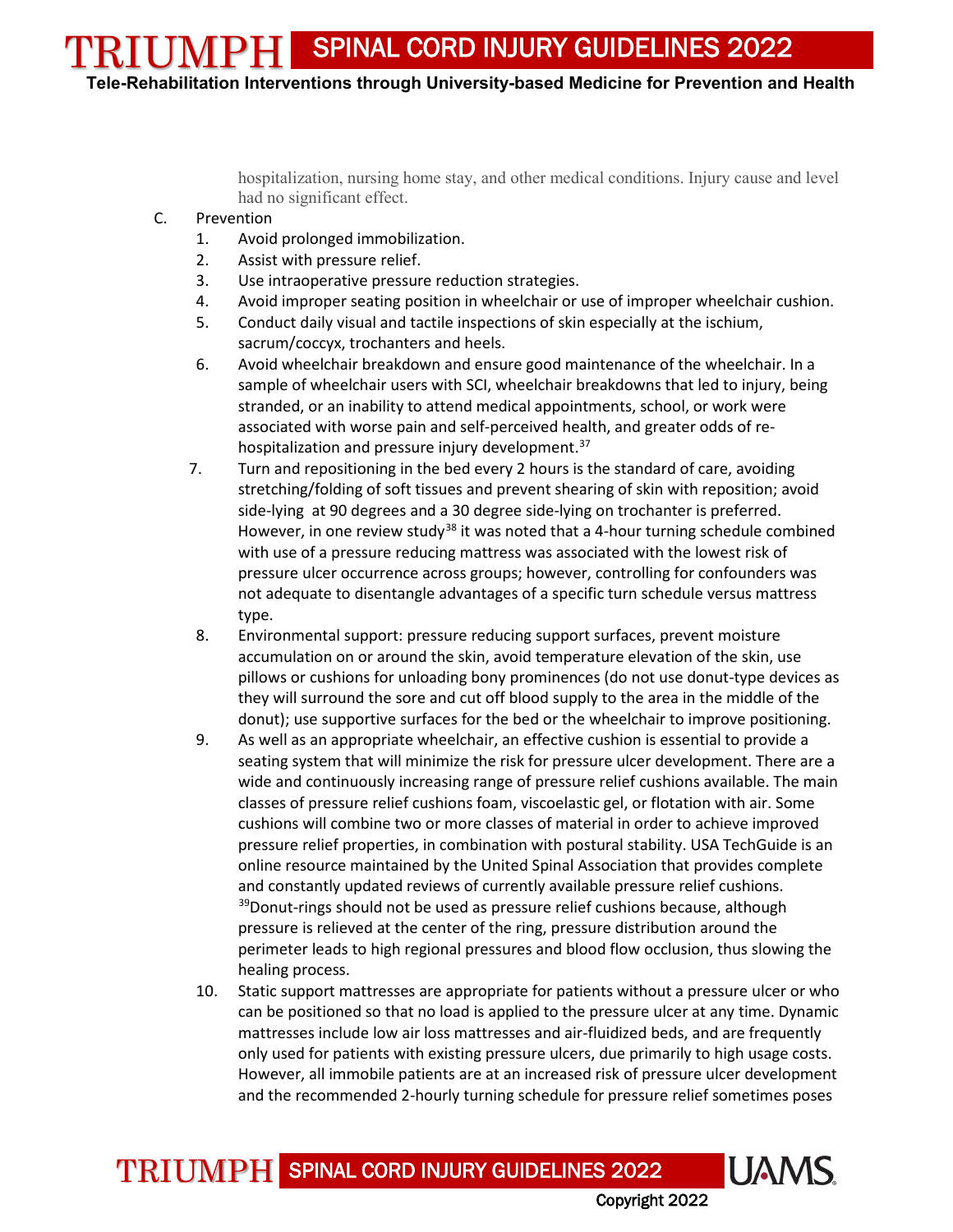TRIUMPH **Tele-Rehabilitation Interventions through University-based Medicine for Prevention and Health**

> a staffing challenge. If loading over an existing pressure ulcer cannot be avoided at all times, there are multiple stage 3 or there is a large stage 4 sore, then a dynamic support mattress should be used.

- 11. Use an individualized pressure relief technique and a pressure reducing seating system. Conduct pressure relief technique every 15 -30 minutes when sitting in a wheelchair. This can be done using the arms for a side or forward leaning technique or if unable a manual versus power weight shift system can be used with either a tilt or recline system or an alternating pressure cushion.
- 12. Gluteal Neuromuscular Electrical Stimulation System can regularly stimulated muscles to increase the health of the muscle and surrounding soft tissues. Bogie et al. have investigated the use of a 4-channel gluteal electrical stimulation system (GSTIM), specifically designed to decrease risk factors associated with pressure ulcer development for individuals with SCI.<sup>[40](#page-11-6)</sup> Subjects with a GSTIM system showed statistically significant decreases in ischial region pressure over time, together with increased gluteal cross-sectional area and enhanced regional blood flow. Sacral nerve root stimulation or surface FES can induce sufficient gluteus maximus contraction and significantly reduce ischial pressure. $41$
- 13. Minimizing bedrest for pressure ulcer treatment is recommended because prolonged bedrest can lead to many complications, thus effective clinical management without bedrest for patients with pressure ulcers is desirable. Prone trolleys allow patients to gain some mobility but provide only limited function and mobility in the community environment. Standing wheelchairs or standing frames can provide full, extended pressure relief over pelvic region wounds, thus allowing remobilization of individuals with existing pressure ulcers. Standing wheelchairs also have multiple systemic health benefits including increases in lower extremity range of motion, upper extremity strength, bladder, and other systemic functions together with decreased spasm and pain. $42$
- 14. Dynamic wheelchairs and cushions provide an alternative approach to a full standing wheelchair. A dynamic configuration wheelchair varies individual system components in order to relieve pressure over areas of tissue breakdown. <sup>43</sup>Dynamic wheelchair cushions provide a means to provide automatic weight-shifting due to cyclic inflation and deflation of air cells in high-load regions and may provide benefits similar to those achieved using an advanced wheelchair system.
- 15. In a qualitative study of medically underserved individuals, eight types of potentially protective factors were identified: meaningful activity, motivation to prevent negative health outcomes, stability/resources, equipment, communication and self-advocacy skills, personal traits, physical factors, and behaviors/activities.<sup>[44](#page-11-10)</sup>
- D. Nutrition should be maximized through dietary intake or if needed supplemental feeding and supplements. The effect of nutrition can be monitored by the following techniques:
	- 1. Anthropometric measurements
	- 2. Labs
		- a. Prealbumin
		- b. Albumin
		- c. Total protein (TP)
		- d. Hemoglobin (HgB)

TRIUMPH SPINAL CORD INJURY GUIDELINES 2022

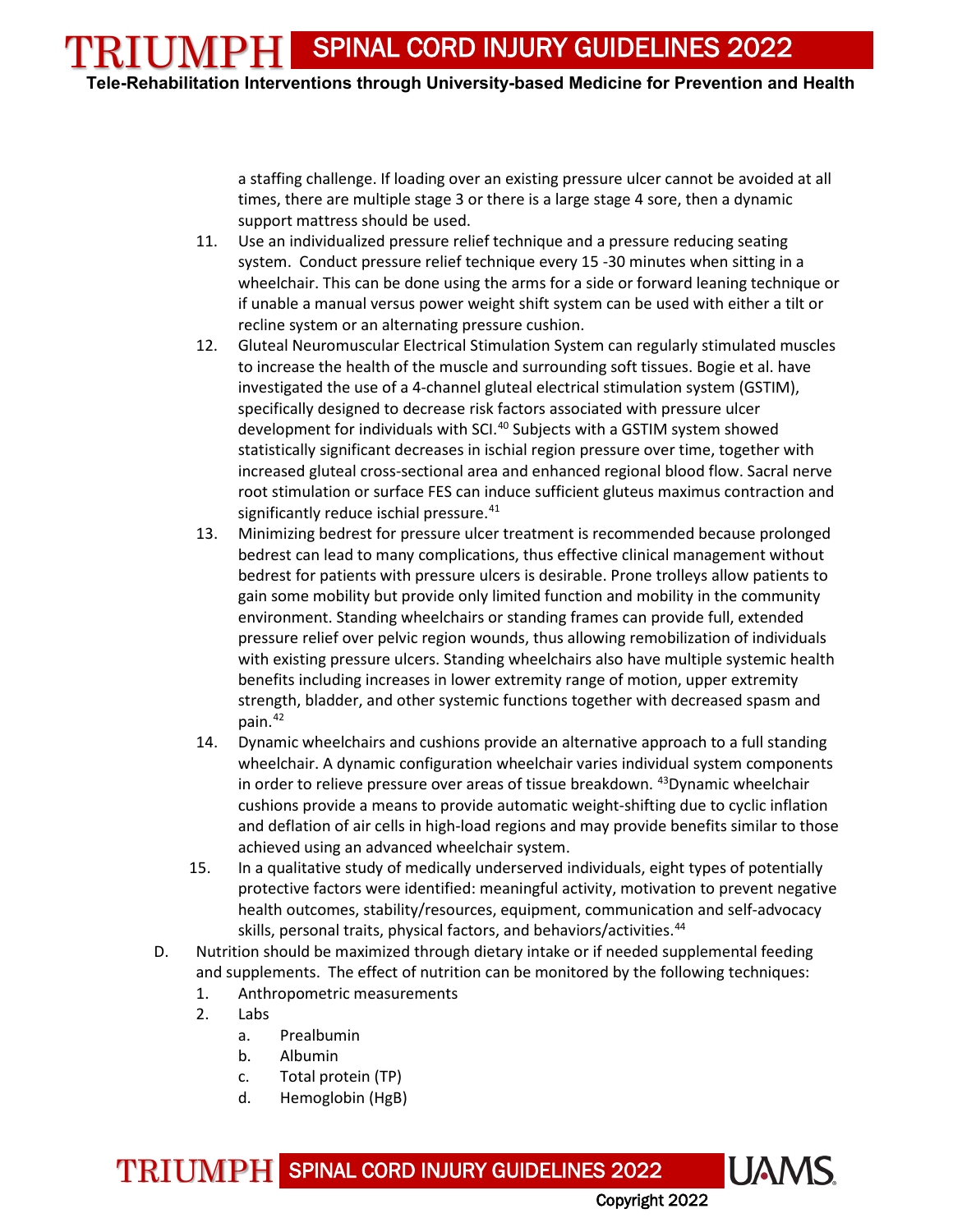TRIUMPH **Tele-Rehabilitation Interventions through University-based Medicine for Prevention and Health**

- e. Transferrin
- f. Total lymphocyte count
- 3. Adequate nutritional intake to meet needs
	- a. Calories
	- b. Protein
	- c. Micronutrients (zinc, Vitamin C, A and E)
	- d. Appropriate fluids

This guideline was developed to improve health care access in Arkansas and to aid health care providers in making decisions about appropriate patient care. The needs of the individual patient, resources available, and limitations unique to the institution or type of practice may warrant variations.

#### Guideline Developers

Guideline developed by Stephanie Pulikkottil Joseph, MD, in collaboration with the TRIUMPH team led by Thomas Kiser, MD, and Rani Lindberg, MD.

Reviewed and updated by Thomas Kiser, MD February 2022.

Selected References

 $\overline{\phantom{a}}$ 

<span id="page-9-3"></span><sup>4</sup> Eming SA, Brachvogel B, Odorisio T, et al. Regulation of angiogenesis: Wound healing as a model. *[Prog Histochem](http://online.statref.com.libproxy.uams.edu/WebAPI/ExternalForward.aspx?parent=489%2F349&SessionID=28CED51MXGNXMTXY&url=http%3A%2F%2Fwww.ncbi.nlm.nih.gov%2Fentrez%2Fquery.fcgi%3Fdb%3DPubMed%26cmd%3DSearch%26defaultField%3DTitle%2BWord%26term%3Dprog%2Bhistochem%2Bcytochem%5Bjour%5D%2BAND%2B42%5Bvolume%5D%2BAND%2B115%5Bpage%5D%2BAND%2B2007%5Bpdat%5D%26doptcmdl%3Dabstract)  Cytochem*[. 2007;42:115-170.](http://online.statref.com.libproxy.uams.edu/WebAPI/ExternalForward.aspx?parent=489%2F349&SessionID=28CED51MXGNXMTXY&url=http%3A%2F%2Fwww.ncbi.nlm.nih.gov%2Fentrez%2Fquery.fcgi%3Fdb%3DPubMed%26cmd%3DSearch%26defaultField%3DTitle%2BWord%26term%3Dprog%2Bhistochem%2Bcytochem%5Bjour%5D%2BAND%2B42%5Bvolume%5D%2BAND%2B115%5Bpage%5D%2BAND%2B2007%5Bpdat%5D%26doptcmdl%3Dabstract)

TRIUMPH SPINAL CORD INJURY GUIDELINES 2022



<span id="page-9-0"></span><sup>1</sup> The National Pressure Ulcer Advisory Panel. NPUAP Pressure Ulcer Stages/Categories. 2016. <http://www.npuap.org/resources/educational-and-clinical-resources/npuap-pressure-injury-stages/> (Accessed 3/31/2018).

<span id="page-9-1"></span><sup>2</sup> Liu Lq, Chapman S, Deegan R, Knight SL, Traynor M, Allan HT, Gall A. Development and **preliminary** validation of a tool measuring concordance and belief about performing pressure-relieving activities for pressure ulcer prevention in spinal cord injury. Journal of Tissue Viability 30 (2021) 244–249.

<span id="page-9-2"></span><sup>&</sup>lt;sup>3</sup> Pressure Ulcers - Chester H. Ho and Kath Bogie DELISA'S PHYSICAL MEDICINE & REHABILITATION: PRINCIPLES AND PRACTICE - 5th Ed. (2010).

<span id="page-9-4"></span><sup>5</sup> Braddock M, Campbell CJ, Zuder D. Current therapies for wound healing: electrical stimulation, biological therapeutics, and the potential for gene therapy. *Int J Dermatol*[. 1999;38:808-817.](http://online.statref.com.libproxy.uams.edu/WebAPI/ExternalForward.aspx?parent=489%2F349&SessionID=28D0982HLASTPWHV&url=http%3A%2F%2Fwww.ncbi.nlm.nih.gov%2Fentrez%2Fquery.fcgi%3Fdb%3DPubMed%26cmd%3DSearch%26defaultField%3DTitle%2BWord%26term%3Dint%2Bj%2Bdermatol%5Bjour%5D%2BAND%2B38%5Bvolume%5D%2BAND%2B808%5Bpage%5D%2BAND%2B1999%5Bpdat%5D%26doptcmdl%3Dabstract)

<span id="page-9-5"></span><sup>6</sup> Moore K. The scientific basis of wound healing. *Adv Tissue Bank*. 2001;5:379-397.

<span id="page-9-6"></span><sup>7</sup> Anderson JM, Gristina AG, Hanson SR, et al. *Host Reactions to Biomaterials and Their Evaluation*. San Diego, CA: Biomaterials Science Academic Press, Inc.; 1996:165-173.

<span id="page-9-7"></span><sup>8</sup> Desmouliere A, Redard M, Darby I, et al. Apoptosis mediates the decrease in cellularity during the transition between granulation tissue and scar. *Am J Pathol*[. 1995;146\(1\):56-66.](http://online.statref.com.libproxy.uams.edu/WebAPI/ExternalForward.aspx?parent=489%2F349&SessionID=28D0982HLASTPWHV&url=http%3A%2F%2Fwww.ncbi.nlm.nih.gov%2Fentrez%2Fquery.fcgi%3Fdb%3DPubMed%26cmd%3DSearch%26defaultField%3DTitle%2BWord%26term%3Dam%2Bj%2Bpathol%5Bjour%5D%2BAND%2B146%5Bvolume%5D%2BAND%2B1%5Bissue%5D%2BAND%2B56%5Bpage%5D%2BAND%2B1995%5Bpdat%5D%26doptcmdl%3Dabstract)

<span id="page-9-8"></span><sup>9</sup> Lorena D, Uchio K, Costa AM, et al. Normal scarring: importance of myofibroblasts. *[Wound Repair Regen](http://online.statref.com.libproxy.uams.edu/WebAPI/ExternalForward.aspx?parent=489%2F349&SessionID=28D0982HLASTPWHV&url=http%3A%2F%2Fwww.ncbi.nlm.nih.gov%2Fentrez%2Fquery.fcgi%3Fdb%3DPubMed%26cmd%3DSearch%26defaultField%3DTitle%2BWord%26term%3Dwound%2Brepair%2Bregen%5Bjour%5D%2BAND%2B10%5Bvolume%5D%2BAND%2B2%5Bissue%5D%2BAND%2B86%5Bpage%5D%2BAND%2B2002%5Bpdat%5D%26doptcmdl%3Dabstract)*. [2002;10\(2\):86-92.](http://online.statref.com.libproxy.uams.edu/WebAPI/ExternalForward.aspx?parent=489%2F349&SessionID=28D0982HLASTPWHV&url=http%3A%2F%2Fwww.ncbi.nlm.nih.gov%2Fentrez%2Fquery.fcgi%3Fdb%3DPubMed%26cmd%3DSearch%26defaultField%3DTitle%2BWord%26term%3Dwound%2Brepair%2Bregen%5Bjour%5D%2BAND%2B10%5Bvolume%5D%2BAND%2B2%5Bissue%5D%2BAND%2B86%5Bpage%5D%2BAND%2B2002%5Bpdat%5D%26doptcmdl%3Dabstract)

<span id="page-9-10"></span><span id="page-9-9"></span><sup>10</sup> Clark RAF. *The Molecular and Cellular Biology of Wound Repair*. 2nd ed. New York, NY: Plenum Press; 1996. <sup>11</sup> Rodeheaver GT, Pettry D, Thacker JG, et al. Wound cleansing by high pressure irrigation. *[Surg Gynecol Obstet](http://online.statref.com.libproxy.uams.edu/WebAPI/ExternalForward.aspx?parent=489%2F349&SessionID=28D0A53IOYMMKGHN&url=http%3A%2F%2Fwww.ncbi.nlm.nih.gov%2Fentrez%2Fquery.fcgi%3Fdb%3DPubMed%26cmd%3DSearch%26defaultField%3DTitle%2BWord%26term%3Dsurg%2Bgynecol%2Bobstet%5Bjour%5D%2BAND%2B141%5Bvolume%5D%2BAND%2B3%5Bissue%5D%2BAND%2B357%5Bpage%5D%2BAND%2B1975%5Bpdat%5D%26doptcmdl%3Dabstract)*. [1975;141\(3\):357-362.](http://online.statref.com.libproxy.uams.edu/WebAPI/ExternalForward.aspx?parent=489%2F349&SessionID=28D0A53IOYMMKGHN&url=http%3A%2F%2Fwww.ncbi.nlm.nih.gov%2Fentrez%2Fquery.fcgi%3Fdb%3DPubMed%26cmd%3DSearch%26defaultField%3DTitle%2BWord%26term%3Dsurg%2Bgynecol%2Bobstet%5Bjour%5D%2BAND%2B141%5Bvolume%5D%2BAND%2B3%5Bissue%5D%2BAND%2B357%5Bpage%5D%2BAND%2B1975%5Bpdat%5D%26doptcmdl%3Dabstract)

<span id="page-9-11"></span><sup>12</sup> Rodeheaver GT. Pressure ulcer debridement and cleansing: a review of current literature. *Ostomy Wound Manage*. 1999;45(suppl 1A):80S-85S; quiz 86S-87S.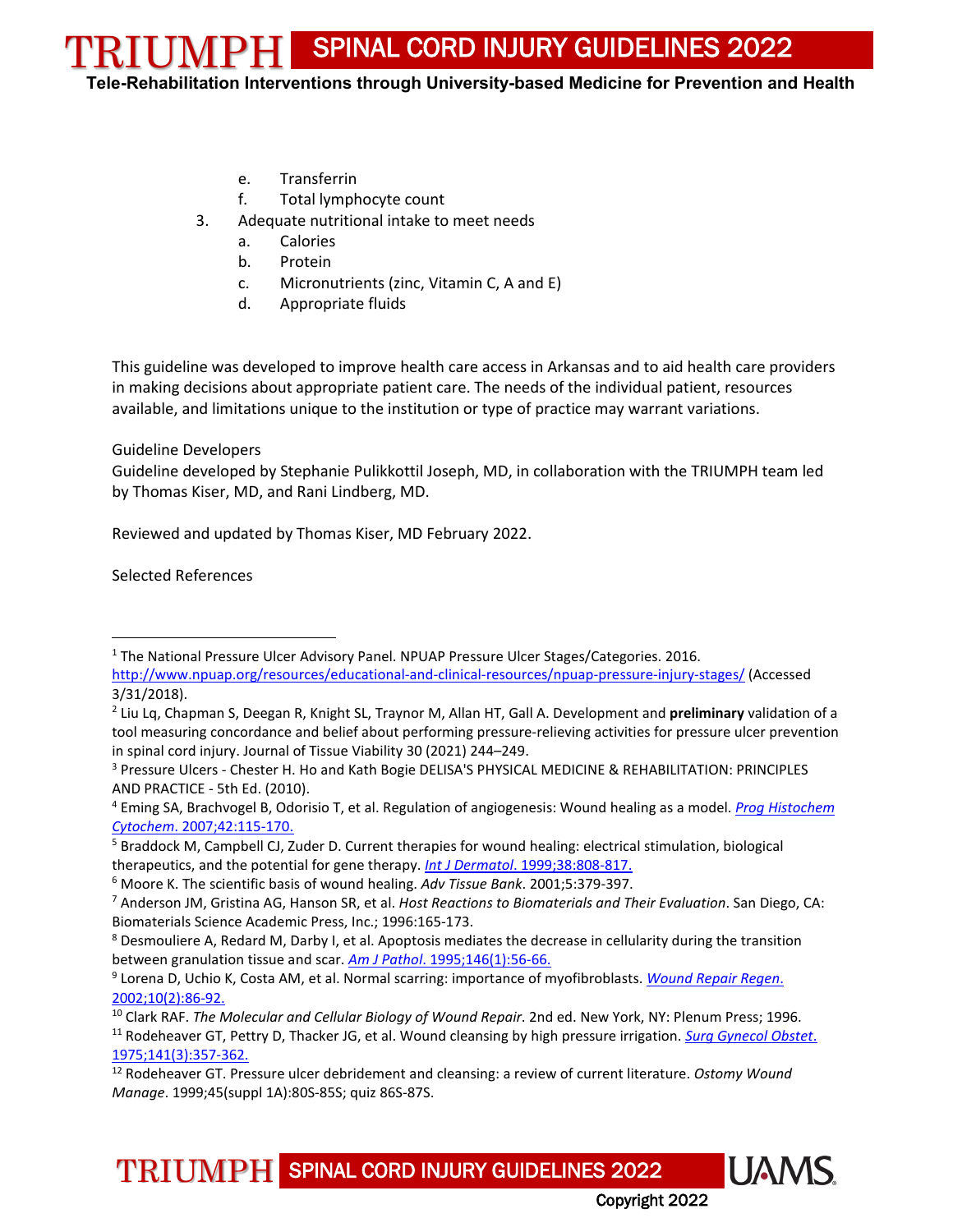**Tele-Rehabilitation Interventions through University-based Medicine for Prevention and Health**

<span id="page-10-0"></span><sup>13</sup> [Ennis WJ,](https://www.ncbi.nlm.nih.gov/pubmed/?term=Ennis%20WJ%5BAuthor%5D&cauthor=true&cauthor_uid=27556780) [Lee C,](https://www.ncbi.nlm.nih.gov/pubmed/?term=Lee%20C%5BAuthor%5D&cauthor=true&cauthor_uid=27556780) [Gellada K,](https://www.ncbi.nlm.nih.gov/pubmed/?term=Gellada%20K%5BAuthor%5D&cauthor=true&cauthor_uid=27556780) [Corbiere TF,](https://www.ncbi.nlm.nih.gov/pubmed/?term=Corbiere%20TF%5BAuthor%5D&cauthor=true&cauthor_uid=27556780) [Koh TJ.](https://www.ncbi.nlm.nih.gov/pubmed/?term=Koh%20TJ%5BAuthor%5D&cauthor=true&cauthor_uid=27556780) Advanced Technologies to Improve Wound Healing: Electrical Stimulation, Vibration Therapy, and Ultrasound-What Is the Evidence?

<span id="page-10-1"></span><sup>14</sup> Gardner SE, Frantz RA, Schmidt FL. Effect of electrical stimulation on chronic wound healing: a metaanalysis. *[Wound Repair Regen](https://online-statref-com.libproxy.uams.edu/WebAPI/ExternalForward.aspx?parent=489%2F349&SessionID=28DF942QHCMMXKMR&url=http%3A%2F%2Fwww.ncbi.nlm.nih.gov%2Fentrez%2Fquery.fcgi%3Fdb%3DPubMed%26cmd%3DSearch%26defaultField%3DTitle%2BWord%26term%3Dwound%2Brepair%2Bregen%5Bjour%5D%2BAND%2B7%5Bvolume%5D%2BAND%2B6%5Bissue%5D%2BAND%2B495%5Bpage%5D%2BAND%2B1999%5Bpdat%5D%26doptcmdl%3Dabstract)*. 1999;7(6):495-503.

<span id="page-10-2"></span><sup>15</sup> Cullum N, Nelson EA, Flemming K, et al. Systematic reviews of wound care management: (5) beds; (6) compression; (7) laser therapy, therapeutic ultrasound, electrotherapy and electromagnetic therapy. *[Health](https://online-statref-com.libproxy.uams.edu/WebAPI/ExternalForward.aspx?parent=489%2F349&SessionID=28DF942QHCMMXKMR&url=http%3A%2F%2Fwww.ncbi.nlm.nih.gov%2Fentrez%2Fquery.fcgi%3Fdb%3DPubMed%26cmd%3DSearch%26defaultField%3DTitle%2BWord%26term%3Dhealth%2Btechnol%2Bassess%5Bjour%5D%2BAND%2B5%5Bvolume%5D%2BAND%2B9%5Bissue%5D%2BAND%2B1%5Bpage%5D%2BAND%2B2001%5Bpdat%5D%26doptcmdl%3Dabstract)  Technol Assess*[. 2001;5\(9\):1-221.](https://online-statref-com.libproxy.uams.edu/WebAPI/ExternalForward.aspx?parent=489%2F349&SessionID=28DF942QHCMMXKMR&url=http%3A%2F%2Fwww.ncbi.nlm.nih.gov%2Fentrez%2Fquery.fcgi%3Fdb%3DPubMed%26cmd%3DSearch%26defaultField%3DTitle%2BWord%26term%3Dhealth%2Btechnol%2Bassess%5Bjour%5D%2BAND%2B5%5Bvolume%5D%2BAND%2B9%5Bissue%5D%2BAND%2B1%5Bpage%5D%2BAND%2B2001%5Bpdat%5D%26doptcmdl%3Dabstract)

<span id="page-10-3"></span><sup>16</sup> Akai M, Kawashima N, Kimura T, et al. Electrical stimulation as an adjunct to spinal fusion: a meta-analysis of controlled clinical trials. *Bioelectromagnetics*[. 2002;23\(7\):496-504.](https://online-statref-com.libproxy.uams.edu/WebAPI/ExternalForward.aspx?parent=489%2F349&SessionID=28DF942QHCMMXKMR&url=http%3A%2F%2Fwww.ncbi.nlm.nih.gov%2Fentrez%2Fquery.fcgi%3Fdb%3DPubMed%26cmd%3DSearch%26defaultField%3DTitle%2BWord%26term%3Dbioelectromagnetics%5Bjour%5D%2BAND%2B23%5Bvolume%5D%2BAND%2B7%5Bissue%5D%2BAND%2B496%5Bpage%5D%2BAND%2B2002%5Bpdat%5D%26doptcmdl%3Dabstract)

<span id="page-10-4"></span>17 [Polak A,](https://www.ncbi.nlm.nih.gov/pubmed/?term=Polak%20A%5BAuthor%5D&cauthor=true&cauthor_uid=29481324) [Kucio C,](https://www.ncbi.nlm.nih.gov/pubmed/?term=Kucio%20C%5BAuthor%5D&cauthor=true&cauthor_uid=29481324) [Kloth LC,](https://www.ncbi.nlm.nih.gov/pubmed/?term=Kloth%20LC%5BAuthor%5D&cauthor=true&cauthor_uid=29481324) [Paczula M,](https://www.ncbi.nlm.nih.gov/pubmed/?term=Paczula%20M%5BAuthor%5D&cauthor=true&cauthor_uid=29481324) [Hordynska E,](https://www.ncbi.nlm.nih.gov/pubmed/?term=Hordynska%20E%5BAuthor%5D&cauthor=true&cauthor_uid=29481324) [Ickowicz T,](https://www.ncbi.nlm.nih.gov/pubmed/?term=Ickowicz%20T%5BAuthor%5D&cauthor=true&cauthor_uid=29481324) [Blaszczak E,](https://www.ncbi.nlm.nih.gov/pubmed/?term=Blaszczak%20E%5BAuthor%5D&cauthor=true&cauthor_uid=29481324) [Kucio E,](https://www.ncbi.nlm.nih.gov/pubmed/?term=Kucio%20E%5BAuthor%5D&cauthor=true&cauthor_uid=29481324) [Oleszczyk K,](https://www.ncbi.nlm.nih.gov/pubmed/?term=Oleszczyk%20K%5BAuthor%5D&cauthor=true&cauthor_uid=29481324) [Ficek K,](https://www.ncbi.nlm.nih.gov/pubmed/?term=Ficek%20K%5BAuthor%5D&cauthor=true&cauthor_uid=29481324) [Franek](https://www.ncbi.nlm.nih.gov/pubmed/?term=Franek%20A%5BAuthor%5D&cauthor=true&cauthor_uid=29481324)  [A.](https://www.ncbi.nlm.nih.gov/pubmed/?term=Franek%20A%5BAuthor%5D&cauthor=true&cauthor_uid=29481324) A Randomized, Controlled Clinical Study to Assess the Effect of Anodal and Cathodal Electrical Stimulation on Periwound Skin Blood Flow and Pressure Ulcer Size Reduction in Persons with Neurological Injuries. Ostomy Wound [Manage.](https://www.ncbi.nlm.nih.gov/pubmed/29481324) 2018 Feb;64(2):10-29.

<span id="page-10-5"></span><sup>18</sup> [Lambrinos A,](https://www.ncbi.nlm.nih.gov/pubmed/?term=Lambrinos%20A) [Falk L,](https://www.ncbi.nlm.nih.gov/pubmed/?term=Falk%20L) [Ali A,](https://www.ncbi.nlm.nih.gov/pubmed/?term=Ali%20A) [Holubowich C,](https://www.ncbi.nlm.nih.gov/pubmed/?term=Holubowich%20C) [Walter M.](https://www.ncbi.nlm.nih.gov/pubmed/?term=Walter%20M) Electrical Stimulation for Pressure Injuries: A Health Technology Assessment. Ontario Health Technology Assessment Series; Vol. 17: No. 14, pp. 1–106, November 2017.

<span id="page-10-6"></span><sup>19</sup> Morris GS, Brueilly KE, Hanzelka H. Negative pressure wound therapy achieved by vacuum-assisted closure: evaluating the assumptions. *[Ostomy Wound Manage](http://online.statref.com.libproxy.uams.edu/WebAPI/ExternalForward.aspx?parent=489%2F349&SessionID=28D0A53IOYMMKGHN&url=http%3A%2F%2Fwww.ncbi.nlm.nih.gov%2Fentrez%2Fquery.fcgi%3Fdb%3DPubMed%26cmd%3DSearch%26defaultField%3DTitle%2BWord%26term%3Dostomy%2Bwound%2Bmanage%5Bjour%5D%2BAND%2B53%5Bvolume%5D%2BAND%2B1%5Bissue%5D%2BAND%2B52%5Bpage%5D%2BAND%2B2007%5Bpdat%5D%26doptcmdl%3Dabstract)*. 2007;53(1):52-57.

<span id="page-10-7"></span><sup>20</sup> Orgill DP<sup>1</sup>, [Bayer LR.](https://www.ncbi.nlm.nih.gov/pubmed/?term=Bayer%20LR%5BAuthor%5D&cauthor=true&cauthor_uid=24251839) Negative pressure wound therapy: past, present and future. Int [Wound](https://www.ncbi.nlm.nih.gov/pubmed/24251839) J. 2013 Dec;10 Suppl 1:15-9.

<span id="page-10-8"></span><sup>21</sup> Sibbald RG, Mahoney J; V.A.C. Therapy Canadian Consensus Group. A consensus report on the use of vacuumassisted closure in chronic, difficult-to-heal wounds. *[Ostomy Wound Manage](https://online-statref-com.libproxy.uams.edu/WebAPI/ExternalForward.aspx?parent=489%2F349&SessionID=28DF9D3GODXGOPVR&url=http%3A%2F%2Fwww.ncbi.nlm.nih.gov%2Fentrez%2Fquery.fcgi%3Fdb%3DPubMed%26cmd%3DSearch%26defaultField%3DTitle%2BWord%26term%3Dostomy%2Bwound%2Bmanage%5Bjour%5D%2BAND%2B49%5Bvolume%5D%2BAND%2B11%5Bissue%5D%2BAND%2B52%5Bpage%5D%2BAND%2B2003%5Bpdat%5D%26doptcmdl%3Dabstract)*. 2003;49(11):52-66.

<span id="page-10-9"></span><sup>22</sup> Gupta S. Guidelines for managing pressure ulcers with negative pressure wound therapy. *[Adv Skin Wound Care](https://online-statref-com.libproxy.uams.edu/WebAPI/ExternalForward.aspx?parent=489%2F349&SessionID=28DF9D3GODXGOPVR&url=http%3A%2F%2Fwww.ncbi.nlm.nih.gov%2Fentrez%2Fquery.fcgi%3Fdb%3DPubMed%26cmd%3DSearch%26defaultField%3DTitle%2BWord%26term%3Dadv%2Bskin%2Bwound%2Bcare%5Bjour%5D%2BAND%2B17%5Bvolume%5D%2BAND%2Bsuppl%202%5Bissue%5D%2BAND%2B1%5Bpage%5D%2BAND%2B2004%5Bpdat%5D%26doptcmdl%3Dabstract)*. [2004;17 \(suppl 2\):1-16.](https://online-statref-com.libproxy.uams.edu/WebAPI/ExternalForward.aspx?parent=489%2F349&SessionID=28DF9D3GODXGOPVR&url=http%3A%2F%2Fwww.ncbi.nlm.nih.gov%2Fentrez%2Fquery.fcgi%3Fdb%3DPubMed%26cmd%3DSearch%26defaultField%3DTitle%2BWord%26term%3Dadv%2Bskin%2Bwound%2Bcare%5Bjour%5D%2BAND%2B17%5Bvolume%5D%2BAND%2Bsuppl%202%5Bissue%5D%2BAND%2B1%5Bpage%5D%2BAND%2B2004%5Bpdat%5D%26doptcmdl%3Dabstract)

<span id="page-10-10"></span><sup>23</sup> S. Vig, C. Dowsett, L. Berg, C. Caravaggi, P. Rome, H. Birke-Sorensen, A. Bruhin, M. Chariker, M. Depoorter, R. Dunn, F. Duteille, F. Ferreira, J.M. Francos Martı´nez, G. Grudzien, D. Hudson, S. Ichioka, R. Ingemansson, S. Jeffery, E. Krug, C. Lee, M. Malmsjo, N. Runkel, \*, International Expert Panel on Negative Pressure Wound Therapy [NPWT-EP], R. Martin, J. Smith. Evidence-based recommendations for the use of negative pressure wound therapy in chronic wounds: Steps towards an international consensus. Journal of Tissue Viability (2011) 20, S1-S18. <sup>24</sup> Baba-Akbari Sari A, Flemming K, Cullum NA, et al. Therapeutic ultrasound for pressure ulcers. *[Cochrane](http://online.statref.com.libproxy.uams.edu/WebAPI/ExternalForward.aspx?parent=489%2F349&SessionID=28D0A53IOYMMKGHN&url=http%3A%2F%2Fwww.ncbi.nlm.nih.gov%2Fentrez%2Fquery.fcgi%3Fdb%3DPubMed%26cmd%3DSearch%26defaultField%3DTitle%2BWord%26term%3Dcochrane%2Bdatabase%2Bsyst%2Brev%5Bjour%5D%2BAND%2B3%5Bvolume%5D%2BAND%2BCD001275%5Bpage%5D%2BAND%2B2006%5Bpdat%5D%26doptcmdl%3Dabstract)* 

<span id="page-10-11"></span>*Database Syst Rev*[. 2006;3: CD001275.](http://online.statref.com.libproxy.uams.edu/WebAPI/ExternalForward.aspx?parent=489%2F349&SessionID=28D0A53IOYMMKGHN&url=http%3A%2F%2Fwww.ncbi.nlm.nih.gov%2Fentrez%2Fquery.fcgi%3Fdb%3DPubMed%26cmd%3DSearch%26defaultField%3DTitle%2BWord%26term%3Dcochrane%2Bdatabase%2Bsyst%2Brev%5Bjour%5D%2BAND%2B3%5Bvolume%5D%2BAND%2BCD001275%5Bpage%5D%2BAND%2B2006%5Bpdat%5D%26doptcmdl%3Dabstract)

<span id="page-10-12"></span><sup>25</sup> Kranke P, [Bennett](http://ovidsp.tx.ovid.com.libproxy.uams.edu/sp-3.28.0a/ovidweb.cgi?&S=ABEOFPEBKJDDOCMJNCFKLHDCKNKIAA00&Search+Link=%22Bennett%2c+Michael+H%22.au.) MH, MartynSt James M, Schnabel A[, Debus, SE,](http://ovidsp.tx.ovid.com.libproxy.uams.edu/sp-3.28.0a/ovidweb.cgi?&S=ABEOFPEBKJDDOCMJNCFKLHDCKNKIAA00&Search+Link=%22Debus%2c+Sebastian+E%22.au.) Weibel, S. Hyperbaric oxygen therapy for chronic wounds. Cochrane Database of Systematic Reviews. 6, 2015.

<span id="page-10-13"></span><sup>26</sup> Reddy M. Pressure ulcers: treatment. [BMJ Clin Evid.](https://www.ncbi.nlm.nih.gov/pubmed/26666978) 2015 Dec 11;2015. pii: 1901.

<span id="page-10-14"></span><sup>27</sup> Blaylock B. A study of risk factors in patients placed on specialty beds. *[J Wound Ostomy Continence Nurs](https://online-statref-com.libproxy.uams.edu/WebAPI/ExternalForward.aspx?parent=489%2F349&SessionID=28DFAEDPJDTMGQMS&url=http%3A%2F%2Fwww.ncbi.nlm.nih.gov%2Fentrez%2Fquery.fcgi%3Fdb%3DPubMed%26cmd%3DSearch%26defaultField%3DTitle%2BWord%26term%3Dj%2Bwound%2Bostomy%2Bcontinence%2Bnurs%5Bjour%5D%2BAND%2B22%5Bvolume%5D%2BAND%2B6%5Bissue%5D%2BAND%2B263%5Bpage%5D%2BAND%2B1995%5Bpdat%5D%26doptcmdl%3Dabstract)*. [1995;22\(6\):263-266.](https://online-statref-com.libproxy.uams.edu/WebAPI/ExternalForward.aspx?parent=489%2F349&SessionID=28DFAEDPJDTMGQMS&url=http%3A%2F%2Fwww.ncbi.nlm.nih.gov%2Fentrez%2Fquery.fcgi%3Fdb%3DPubMed%26cmd%3DSearch%26defaultField%3DTitle%2BWord%26term%3Dj%2Bwound%2Bostomy%2Bcontinence%2Bnurs%5Bjour%5D%2BAND%2B22%5Bvolume%5D%2BAND%2B6%5Bissue%5D%2BAND%2B263%5Bpage%5D%2BAND%2B1995%5Bpdat%5D%26doptcmdl%3Dabstract)

<span id="page-10-15"></span><sup>28</sup> Bansal C, Scott R, Stewart D, et al. Decubitus ulcers: a review of the literature. *Int J Dermatol*[. 2005;44\(10\):805-](https://online-statref-com.libproxy.uams.edu/WebAPI/ExternalForward.aspx?parent=489%2F349&SessionID=28DFAEDPJDTMGQMS&url=http%3A%2F%2Fwww.ncbi.nlm.nih.gov%2Fentrez%2Fquery.fcgi%3Fdb%3DPubMed%26cmd%3DSearch%26defaultField%3DTitle%2BWord%26term%3Dint%2Bj%2Bdermatol%5Bjour%5D%2BAND%2B44%5Bvolume%5D%2BAND%2B10%5Bissue%5D%2BAND%2B805%5Bpage%5D%2BAND%2B2005%5Bpdat%5D%26doptcmdl%3Dabstract) [810.](https://online-statref-com.libproxy.uams.edu/WebAPI/ExternalForward.aspx?parent=489%2F349&SessionID=28DFAEDPJDTMGQMS&url=http%3A%2F%2Fwww.ncbi.nlm.nih.gov%2Fentrez%2Fquery.fcgi%3Fdb%3DPubMed%26cmd%3DSearch%26defaultField%3DTitle%2BWord%26term%3Dint%2Bj%2Bdermatol%5Bjour%5D%2BAND%2B44%5Bvolume%5D%2BAND%2B10%5Bissue%5D%2BAND%2B805%5Bpage%5D%2BAND%2B2005%5Bpdat%5D%26doptcmdl%3Dabstract)

<span id="page-10-16"></span> $29$  Scivoletto G, Fuoco U, Morganti B, et al. Pressure sores and blood and serum dysmetabolism in spinal cord injury patients. *Spinal Cord*[. 2004;42\(8\):473-476.](https://online-statref-com.libproxy.uams.edu/WebAPI/ExternalForward.aspx?parent=489%2F349&SessionID=28DFAEDPJDTMGQMS&url=http%3A%2F%2Fwww.ncbi.nlm.nih.gov%2Fentrez%2Fquery.fcgi%3Fdb%3DPubMed%26cmd%3DSearch%26defaultField%3DTitle%2BWord%26term%3Dspinal%2Bcord%5Bjour%5D%2BAND%2B42%5Bvolume%5D%2BAND%2B8%5Bissue%5D%2BAND%2B473%5Bpage%5D%2BAND%2B2004%5Bpdat%5D%26doptcmdl%3Dabstract)

<span id="page-10-17"></span><sup>30</sup> Fuoco U, Scivoletto G, Pace A, et al. Anaemia and serum protein alteration in patients with pressure ulcers. *Spinal Cord*[. 1997;35\(1\):58-60.](https://online-statref-com.libproxy.uams.edu/WebAPI/ExternalForward.aspx?parent=489%2F349&SessionID=28DFAEDPJDTMGQMS&url=http%3A%2F%2Fwww.ncbi.nlm.nih.gov%2Fentrez%2Fquery.fcgi%3Fdb%3DPubMed%26cmd%3DSearch%26defaultField%3DTitle%2BWord%26term%3Dspinal%2Bcord%5Bjour%5D%2BAND%2B35%5Bvolume%5D%2BAND%2B1%5Bissue%5D%2BAND%2B58%5Bpage%5D%2BAND%2B1997%5Bpdat%5D%26doptcmdl%3Dabstract)

<span id="page-10-18"></span><sup>31</sup> Rochon PA, Beaudet MP, McGlinchey-Berroth R, et al. Risk assessment for pressure ulcers: an adaptation of the National Pressure Ulcer Advisory Panel risk factors to spinal cord injured patients. *[J Am Paraplegia Soc](https://online-statref-com.libproxy.uams.edu/WebAPI/ExternalForward.aspx?parent=489%2F349&SessionID=28DFAEDPJDTMGQMS&url=http%3A%2F%2Fwww.ncbi.nlm.nih.gov%2Fentrez%2Fquery.fcgi%3Fdb%3DPubMed%26cmd%3DSearch%26defaultField%3DTitle%2BWord%26term%3Dj%2Bam%2Bparaplegia%2Bsoc%5Bjour%5D%2BAND%2B16%5Bvolume%5D%2BAND%2B3%5Bissue%5D%2BAND%2B169%5Bpage%5D%2BAND%2B1993%5Bpdat%5D%26doptcmdl%3Dabstract)*. [1993;16\(3\):169-177.](https://online-statref-com.libproxy.uams.edu/WebAPI/ExternalForward.aspx?parent=489%2F349&SessionID=28DFAEDPJDTMGQMS&url=http%3A%2F%2Fwww.ncbi.nlm.nih.gov%2Fentrez%2Fquery.fcgi%3Fdb%3DPubMed%26cmd%3DSearch%26defaultField%3DTitle%2BWord%26term%3Dj%2Bam%2Bparaplegia%2Bsoc%5Bjour%5D%2BAND%2B16%5Bvolume%5D%2BAND%2B3%5Bissue%5D%2BAND%2B169%5Bpage%5D%2BAND%2B1993%5Bpdat%5D%26doptcmdl%3Dabstract)

<span id="page-10-19"></span><sup>32</sup> Baldwin KM. Transcutaneous oximetry and skin surface temperature as objective measures of pressure ulcer risk. *[Adv Skin Wound Care](https://online-statref-com.libproxy.uams.edu/WebAPI/ExternalForward.aspx?parent=489%2F349&SessionID=28DFAEDPJDTMGQMS&url=http%3A%2F%2Fwww.ncbi.nlm.nih.gov%2Fentrez%2Fquery.fcgi%3Fdb%3DPubMed%26cmd%3DSearch%26defaultField%3DTitle%2BWord%26term%3Dadv%2Bskin%2Bwound%2Bcare%5Bjour%5D%2BAND%2B14%5Bvolume%5D%2BAND%2B1%5Bissue%5D%2BAND%2B26%5Bpage%5D%2BAND%2B2001%5Bpdat%5D%26doptcmdl%3Dabstract)*. 2001;14(1):26-31.

<span id="page-10-20"></span><sup>33</sup> Kokate JY, Leland KJ, Held AM, et al. Temperature-modulated pressure ulcers: a porcine model. *[Arch Phys Med](https://online-statref-com.libproxy.uams.edu/WebAPI/ExternalForward.aspx?parent=489%2F349&SessionID=28DFAEDPJDTMGQMS&url=http%3A%2F%2Fwww.ncbi.nlm.nih.gov%2Fentrez%2Fquery.fcgi%3Fdb%3DPubMed%26cmd%3DSearch%26defaultField%3DTitle%2BWord%26term%3Darch%2Bphys%2Bmed%2Brehabil%5Bjour%5D%2BAND%2B76%5Bvolume%5D%2BAND%2B7%5Bissue%5D%2BAND%2B666%5Bpage%5D%2BAND%2B1995%5Bpdat%5D%26doptcmdl%3Dabstract)  Rehabil*[. 1995;76\(7\):666-673.](https://online-statref-com.libproxy.uams.edu/WebAPI/ExternalForward.aspx?parent=489%2F349&SessionID=28DFAEDPJDTMGQMS&url=http%3A%2F%2Fwww.ncbi.nlm.nih.gov%2Fentrez%2Fquery.fcgi%3Fdb%3DPubMed%26cmd%3DSearch%26defaultField%3DTitle%2BWord%26term%3Darch%2Bphys%2Bmed%2Brehabil%5Bjour%5D%2BAND%2B76%5Bvolume%5D%2BAND%2B7%5Bissue%5D%2BAND%2B666%5Bpage%5D%2BAND%2B1995%5Bpdat%5D%26doptcmdl%3Dabstract)

TRIUMPH SPINAL CORD INJURY GUIDELINES 2022